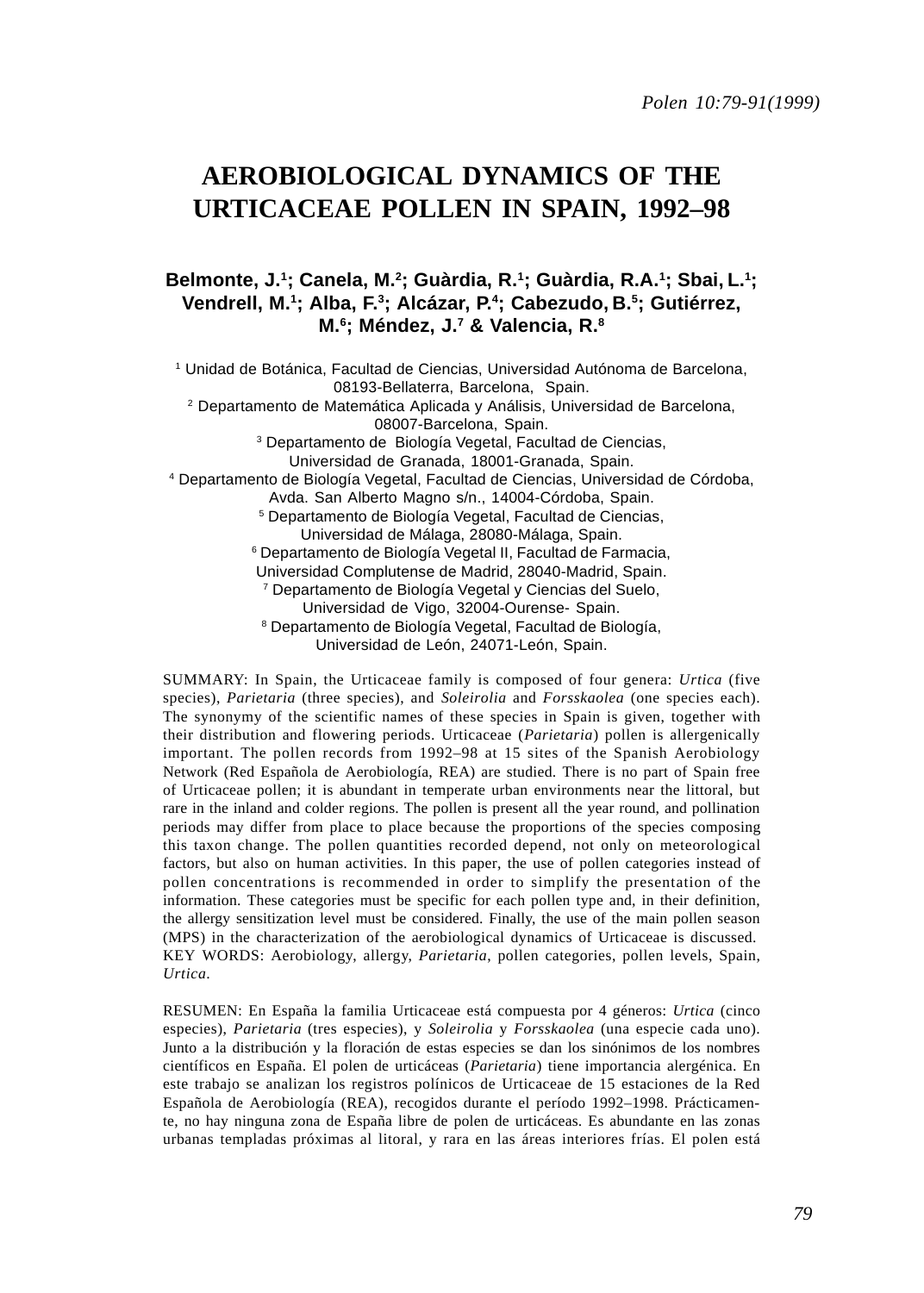presente en la atmósfera durante todo el año, aunque los períodos de polinización difieren de un lugar a otro, debido a que las proporciones de las diferentes especies que componen este taxon varían de un lugar a otro. Las cantidades de polen registradas dependen no sólo de los factores meteorológicos sino también de la actividad humana. En este trabajo se dan argumentos a favor del uso de categorías polínicas en lugar de concentraciones, para simplificar la presentación de la información . Estas categorías deberían ser específicas para cada tipo polínico, y al establecerlas se deben tomar en consideración el nivel de sensibilización alérgica. Finalmente, se discute el uso del período de polinización principal para caracterizar la dinámica aerobiológica de Urticaceae.

PALABRAS CLAVE: Aerobiología, alergia, categorías polínicas, España, niveles polínicos, *Parietaria*, *Urtica*.

#### **INTRODUCTION**

The Urticaceae family consists of about 52 genera and 1050 species mainly distributed in tropical and subtropical regions, with relatively few species in the temperate areas. Only 10 species are native to the Iberian peninsula; some of them are widespread, but others grow in only a very restricted area. They are generally herbs or small shrubs, although on rare occasions they may be climbers and have opposite or alternate simple leaves. Plants are mostly anemophilous and dioecious, monoecious or polygamous. Flowers are unisexual, small

and individually inconspicuous, mainly in axillary or terminal spike-like cymose inflorescences. Male flowers contain four to five stamens, seldom only one, which develop curved inwards. When the resistance offered by the perianth is overcome, usually in sunny dry weather, the filaments suddenly straighten and the anthers dehisce and eject a small cloud of pollen grains. Female flowers present four, sometimes five, distinct or more or less connate sepals, or no perianth, and an ovary superior. Fruits are achenes. Information about the Urticaceae family can be found in BOLÒS & VIGO (1989), HEYWOOD (1964), MABBER-LEY (1987), and WEBERLING (1989).

| <b>Species</b>                                                     | Flowering<br>period | Habitat                                        | Altitude (m) | <b>Geographical distribution</b>                                                                                    |  |
|--------------------------------------------------------------------|---------------------|------------------------------------------------|--------------|---------------------------------------------------------------------------------------------------------------------|--|
| Urtica bianorii (Knoche) Paiva<br>(= U. atrovirens subsp. bianorii |                     |                                                |              | Mallorca                                                                                                            |  |
| (Knoche) Font i Quer and Garcias<br>Font)                          | $V - VIII$          | Wastelands near the coast                      | 350-1000     | Endemic of some islands in W of the<br>Mediterranean region                                                         |  |
|                                                                    |                     | Wastelands, arable lands                       |              | Throughout Iberian peninsula except<br>the driest areas in the SE                                                   |  |
| Urtica dioica L.                                                   | $IV-IX$             | and near buildings                             | $100 - 2500$ | Throughout Europe and Asia,<br>adventive in other temperate regions                                                 |  |
|                                                                    | $II$ -IX            | Wastelands, near                               | $0 - 1000$   | Coast areas of all Iberian peninsula                                                                                |  |
| <i>Urtica membranacea</i> Poir, in<br>Lam.                         |                     | buildings and disturbed<br>areas               |              | Mediterranean region                                                                                                |  |
| Urtica pilulifera L.                                               | $II$ <sub>-IX</sub> | Wastelands, near                               | $0 - 1000$   | Mainly in the E of the Iberian<br>peninsula but although in the C.                                                  |  |
|                                                                    |                     | buildings and disturbed<br>areas               |              | Mediterranean region and SW Asia                                                                                    |  |
|                                                                    |                     |                                                |              | Throughout Iberian peninsula                                                                                        |  |
| Urtica urens L.                                                    | $III-X$             | Arable lands, wastelands<br>and near buildings | $0 - 1500$   | Throughout Europe except in the<br>extreme N, temperate Asia and N<br>Africa, adventive in Australia and<br>America |  |

**TABLE 1.** Floral phenology and distribution of the Urtica species on the Iberian peninsula.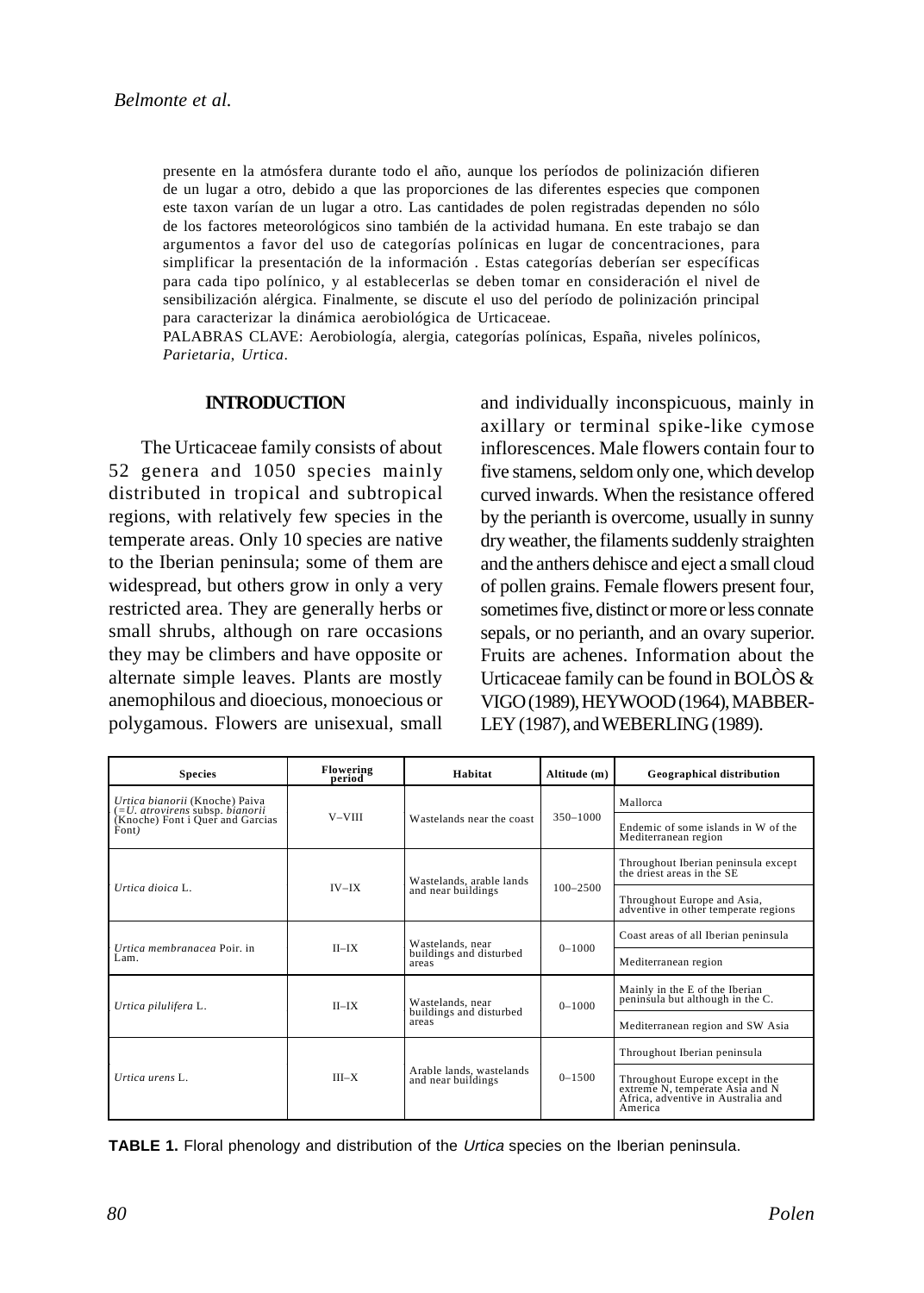The *Urtica* genus is the best represented, with five wild species found in the Iberian peninsula. They are mainly annual or perennial herbs and generally have stinging hairs. Table 1 summarizes the floral phenology and the main distribution characteristics of the nettles growing on the Iberian peninsula.

The *Parietaria* genus consists of about 20 species, but only three of them grow as natives on the Iberian peninsula. They are annual or perennial herbs, usually pubescent and do not have stinging hairs. Table 2 summarizes the floral phenology and the main distribution characteristics of the pellitory species growing on the Iberian peninsula.

The remaining two genera are present in a very restricted area on the Iberian peninsula. The *Soleirolia* genus, with a single species (*Soleirolia soleirolii*), is a creeping perennial herb native to the islands of the west Mediterranean region. It can be found both cultivated or naturalized. The *Forsskaolea* genus consists of six species, but only *F. tenacissima* grows on the Iberian peninsula, and exclusively in Almería. Table 3 summarizes the floral phenology and the main distribution characteristics for these two species on the Iberian peninsula.

It is well known that, in Europe, *Parietaria* pollen elicits severe pollinosis, and no cross-reaction has been found between *Parietaria* and *Urtica* pollen (LEWIS *et al.*, 1983). While *Parietaria* is a well-known pollinosis-provoking plant, typical of the Mediterranean area, *Urtica* is allergenically unimportant (D'AMATO *et al*., 1991). The very long period over which *Parietaria* pollen is present in the atmosphere causes the multiseasonal duration of the symptoms shown by sensitized patients. It is also possible to find perennial symptoms (D'AMATO *et al*., 1991).

Since *Urtica* and *Parietaria* pollen grains cannot be distinguished under light microscopes (only *U. membranacea* can be clearly recognizable), aerobiological results usually refer to Urticaceae pollen.

Despite the allergenic significance of this pollen type, little research has been devoted to finding critical thresholds for allergic symptoms in patients. D'AMATO *et al*. (1991) estimates the threshold for *Parietaria* is 30 pollen grains per cubic meter of air (p/m3 ). NEGRINI *et al*. (1992) found mild symptoms with concentrations above 10-15 p/m3 and severe symptoms when the pollen count exceeded 80 p/m3 over 24 h.

| <b>Species</b>                                                               | Flowering<br>period | Habitat                          | Altitude (m) | <b>Geographical distribution</b>                       |  |
|------------------------------------------------------------------------------|---------------------|----------------------------------|--------------|--------------------------------------------------------|--|
| Parietaria judaica L. $(=P.$<br>officinalis L. subsp. judaica                |                     |                                  |              | Throughout Iberian peninsula                           |  |
| $(L1)$ Béguinot; = P. ramiflora<br>Moench; $= P.$ diffusa Mert.<br>and Koch) | March-October       | Walls, near buildings and verges | $0 - 1500$   | SW of Asia, S and W Europe<br>and Mediterranean region |  |
|                                                                              |                     |                                  |              | Several areas in E and S of<br>Iberian peninsula       |  |
| Parietaria lusitanica L.                                                     | May-July            | Walls and near buildings         | $0 - 500$    | Mediterranean region and SW<br>Asia                    |  |
| Parietaria mauritanica Durieu                                                | March-May           | Walls and near buildings         | $0 - 700$    | Mainly in the S of the Iberian<br>peninsula            |  |
|                                                                              |                     |                                  |              | NW of Africa and SW Europe                             |  |

**TABLE 2.** Floral phenology and distribution of the Parietaria species on the Iberian peninsula.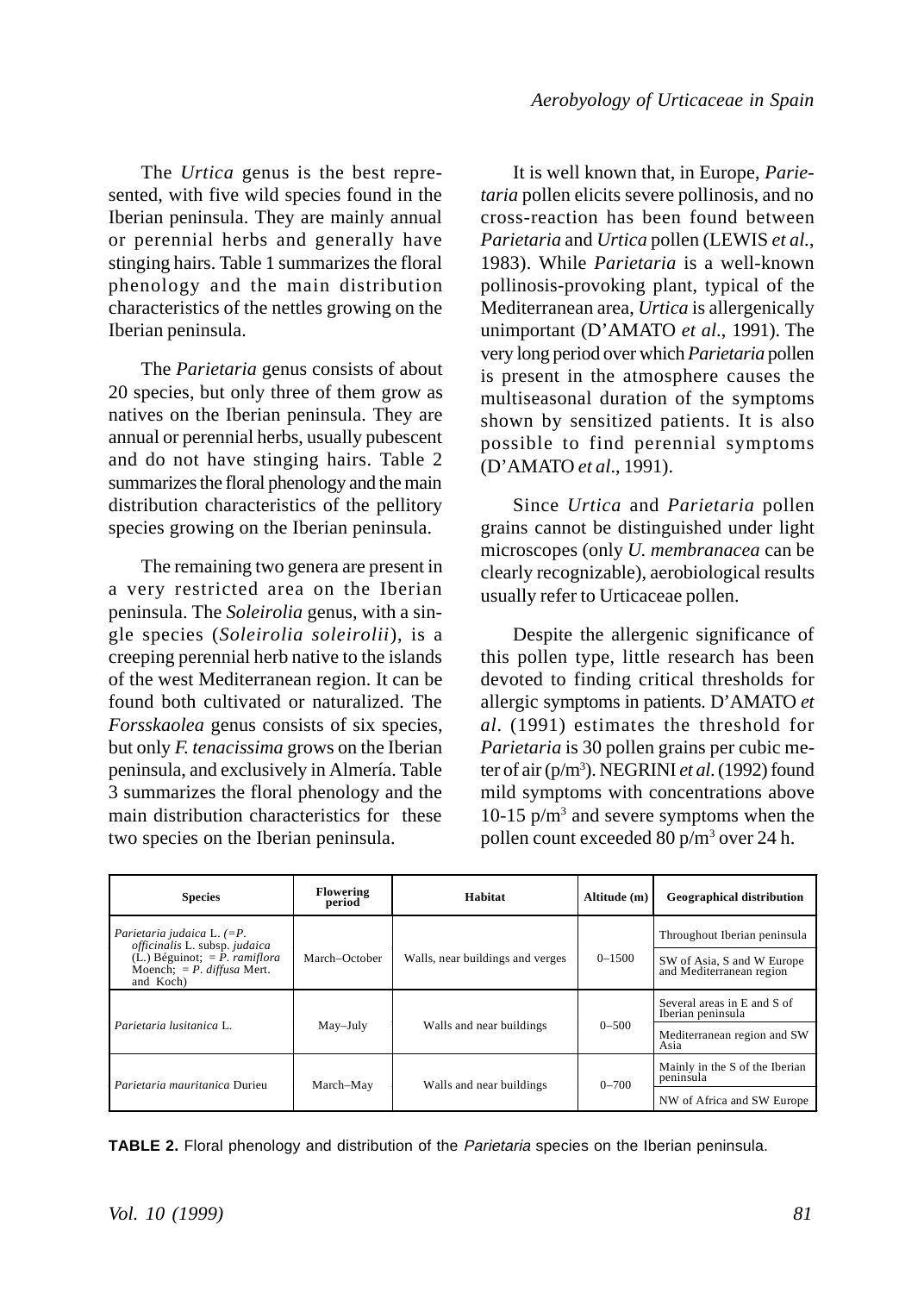Urticaceae pollen appears in the atmospheric spectra at all Spanish sites (as noted by several authors in REA (Red Española de Aerobiología) bulletins 1 and 3–5. This taxon has been treated with special emphasis by the following authors: ROURE and BELMONTE (1987), who first attempted to predict pollination levels; TRIGO *et al.* (1996), who looked at annual, daily and diurnal variations in Málaga; ALCÁZAR *et al.* (1998), who studied the vertical variation of pollen concentrations at Córdoba; and CHAPARRO (1987), who summarized Urticaceae pollen counts in Andalucía from 1981 to 1983. Comparisons of pollen dynamics at several Spanish sites have also been studied (SUBIZA, 1987; MAÑAS *et al*., 1990; BELMONTE & ROURE, 1991; GONZÁLEZ *et al*., 1998).

# **MATERIAL AND METHODS**

In the present paper Urticaceae pollen aerobiological data from 15 Spanish sites during the period 1992–98 were analysed. All of the stations are integrated in REA, the Spanish Aerobiology Network. Table 4 contains the names of the aerobiological sampling stations and their main geographical and climatic characteristics. The duration of the sampling periods in each station is in Table 5.

All data were obtained using seven-day volumetric Hirst-type spore traps (HIRST, 1952), following the method adopted by REA (DOMÍNGUEZ *et al*., 1991). Only complete annual series were included in this study. Gaps in the data series have been filled by linear interpolation. When this was not realistic because of the amount of missing data, the whole annual series was excluded from the study. The basic data are, as usual, the mean daily pollen concentration expressed in the number of pollen grains per cubic meter of air  $(p/m^3)$ .

In the analysis of the variation of this pollen at the sites studied, four aspects have been considered. In the annual summary, we give, for each station and year, the sum of the 365 mean daily concentrations (annual sum), the highest mean daily concentration of the year (maximum), and the corresponding date. We have established the main pollen season (MPS) following NILSSON and PERSSON (1981) and have included in the summary the total pollen during the MPS, the beginning and ending dates, and the duration.

In the third area of analysis, daily pollen concentrations have been transformed into an ordinal, 0–4 scale. The categories for the ordinal scale were defined in a previous

| <b>Species</b>                     | <b>Flowering</b><br>period | Habitat                       | Altitude (m) | <b>Geographical distribution</b>                            |  |
|------------------------------------|----------------------------|-------------------------------|--------------|-------------------------------------------------------------|--|
| Soleirolia soleirolii (Req.) Dandy | March-October              | Caves, cliffs and rocks       | 50-700       | Mallorca<br>Islands of W Mediterranean<br>region            |  |
| Forsskaolea tenacissima L.         | April–October              | Dry wasteland and sandy soils | ٠            | Almería<br>SE Iberian peninsula, Asia<br>Minor and N Africa |  |

**TABLE 3.** Floral phenology and distribution of the Soleirolia and Forsskaolea genus on the Iberian peninsula.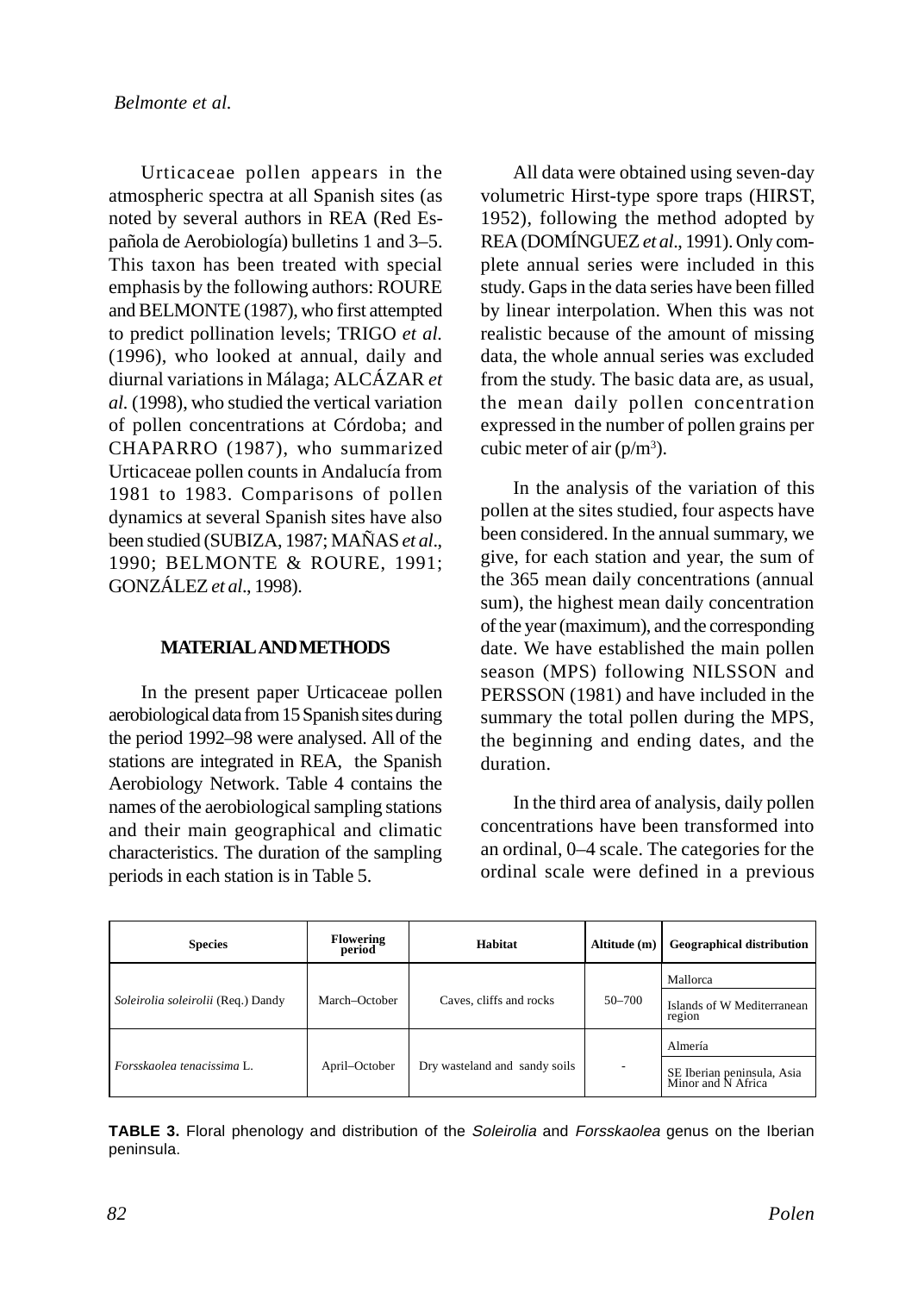study (BELMONTE *et al*., in press) and are based on the experience of the research group. The ordinal scale defined for herb plants (Urticaceae in this paper) is presented in Table 5, where *n* corresponds to mean daily pollen concentrations.

Finally, looking for a graphical synthesis of the annual dynamics of the pollen at each site, a week has been used as the time unit. Following the convention that the first week of the year is the one that contains the first Thursday, we have converted each daily data series into the corresponding mean weekly pollen concentrations. Then we have calculated, for each station and week of the year, the mean value and the highest value of the period studied. Two series for each site, one for the mean, and the other for the maximum, are plotted in each of the line charts of Figures 1, 2 and 3.

# **RESULTS AND DISCUSSION**

Table 5 can be analysed from several points of view. Looking at the amount of pollen collected throughout the year (annual sum), the site where Urticaceae pollen atteined the highest level was Vigo, followed by the Mediterranean stations Manresa, Girona, Tarragona and Barcelona, the Andalusian stations Granada and Córdoba, and also the Mediterranean station Bellaterra. León and Madrid were, by far, the sites with the lowest levels, followed by Santiago de Compostela, Málaga, Lleida, Jaén, and Estepona.

The explanation for this pollen distribution is as follows. Urticaceae pollen is abundant in urban environments near to the littoral, but rare in the inland and colder regions of the peninsula. Some southern cities with large, old neighbourhoods also produce important quantities of Urticaceae pollen, possibly due to the abundance of habitats where *Parietaria* plants grow. This is in accord with the results reported in the Spanish literature cited in the Introduction (GONZÁLEZ *et al*., 1998; MAÑAS *et al*., 1990). Nevertheless, the results of this study do not favour the argument that relates the

|                                                            |                                                                |                                    | <b>Geographical characteristics</b>                                                                                  | <b>Climatic characteristics</b>      |                                 |                                                                                                                                               |  |  |
|------------------------------------------------------------|----------------------------------------------------------------|------------------------------------|----------------------------------------------------------------------------------------------------------------------|--------------------------------------|---------------------------------|-----------------------------------------------------------------------------------------------------------------------------------------------|--|--|
| Geographical<br>Aerobiological<br><b>Station</b><br>Region |                                                                | Altitude (m)                       | Geographical<br><b>Coordinates</b>                                                                                   | Mean Annual<br>Temperature (°C)      | Annual rainfall<br>(mm)         | Climate type (Capel, 1981)                                                                                                                    |  |  |
| North-East                                                 | Girona<br>Manresa<br>LL eida<br><b>Bellaterra</b><br>Barcelona | 125<br>291<br>202<br>245<br>90     | 41° 54' N, 02° 46' E<br>41° 44' N, 01° 30' E<br>41° 37' N, 00° 38' E<br>41° 34' N, 02° 06' E<br>41° 24' N, 02° 09' E | 15,0<br>13,5<br>14,8<br>15,2<br>16.5 | 740<br>605<br>414<br>611<br>595 | Mediterranean<br>Mediterranean<br>Mediterranean<br>Mediterranean<br>Mediterranean                                                             |  |  |
|                                                            | Tarragona                                                      | 48                                 | 41° 07' N, 01° 15' E                                                                                                 | 16.7                                 | 482                             | Mediterranean                                                                                                                                 |  |  |
| North-West                                                 | Santiago<br>Vigo                                               | 270<br>50                          | 42° 53' N, 08° 32' W<br>42° 14' N, 08° 43' W                                                                         | 12,9<br>14,9                         | 1288<br>1412                    | Temperate cold oceanic<br>Temperate cold oceanic                                                                                              |  |  |
| North                                                      | León                                                           | 830                                | 42° 34' N, 05° 35' W                                                                                                 | 10.0                                 | 550                             | Temperate cold continental                                                                                                                    |  |  |
| Center                                                     | Madrid                                                         | 600                                | 40° 27' N, 03° 45' W                                                                                                 | 14,0                                 | 446                             | Temperate cold continental                                                                                                                    |  |  |
| South                                                      | Córdoba<br>Jaen<br>Granada<br>Málaga<br>Estepona               | 123<br>560<br>685<br>5<br>$\Omega$ | 37° 50' N, 04° 45' W<br>37° 46' N, 03° 47' W<br>37° 11' N, 03° 35' W<br>36° 47' N, 04° 19' W<br>36° 25' N, 05° 09' W | 18.0<br>17,0<br>15.1<br>18,0<br>16,8 | 600<br>592<br>400<br>575<br>556 | Mediterranean continental<br>Mediterranean continental<br>Continental mediterranean<br>Mediterranean subtropical<br>Mediterranean subtropical |  |  |

**TABLE 4.** Aerobiological sampling stations and main geographical and climatic characteristics.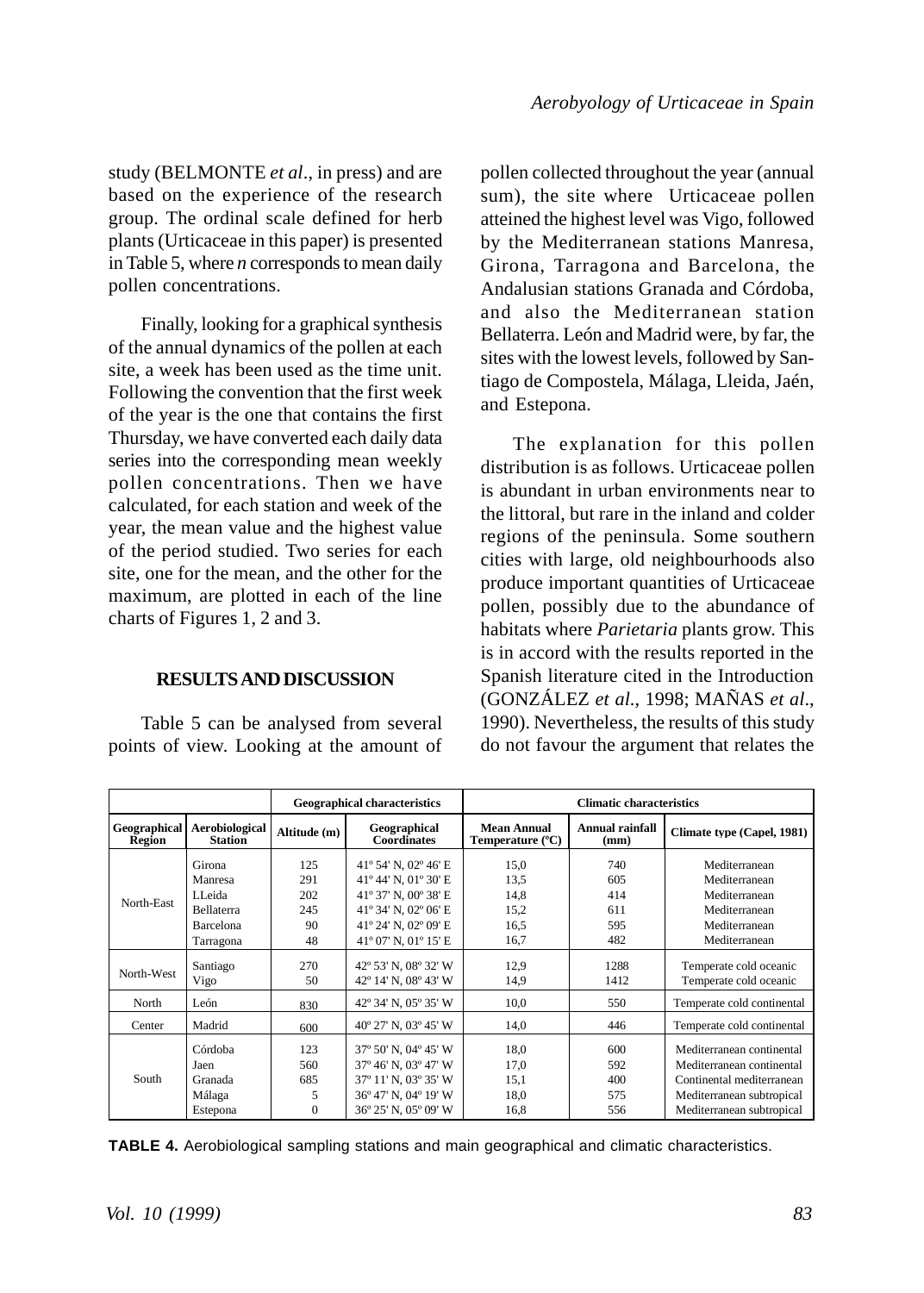amount of Urticaceae pollen to the level of industrial activity at a site (GONZÁLEZ *et al*., 1998; JÄGER *et al*., 1991).

Taking into consideration the mean daily maximum concentration (Table 5), Vigo is once again the station where the higher values were obtained, with  $404$  p/m<sup>3</sup> on  $29/$ 03/96. Stations where important daily maximum levels were also reached were Girona (303 p/m<sup>3</sup> on 22/02/98) and Granada  $(305 \text{ p/m}^3 \text{ on } 15/02/98)$ . The lowest mean daily maximum concentrations observed in a year were 13 p/m<sup>3</sup> at León on 15/08/95 and at Madrid on 04/05/97.

Two different ways to analyse the prevalence of Urticaceae pollen in the atmosphere are presented in Table 5 and Figures 1, 2 and 3. In Table 5, mean daily pollen concentrations for each station and year have been categorized and presented in the form of frequencies related to a 0–4 ordinal scale. According to the experience of the Catalan research group, levels 0 and  $1 \leq 5 \frac{p}{2}$ m<sup>3</sup>) are not suspected of causing allergic reactions. Problems in highly sensitized patients appear when level 2  $(5\n-20 \text{ p/m}^3)$  is reached and the pollen clearly causes allergic responses in people when concentrations reach levels  $3(20-30 \text{ p/m}^3)$  or  $4 (> 30 \text{ p/m}^3)$ . It has to be taken into account that in the Catalan stations (those cited as north-east stations in Table 4), most of the Urticaceae pollen is supposed to be, by phenological and plant distribution observations, *Parietaria* pollen.

These results make us think that the thresholds for allergic symptoms proposed in the literature are too high for the Spanish stations. In the Barcelona area, where it is the main pollen allergen, the prevalence of sensitivity to *Parietaria* is 3.5% (BOTEY *et al*., 1998). In Vigo, *Parietaria* causes 12% of pollinosis and is the second most important pollen allergen (MARCH *et al*., 1993; BELMONTE *et al*., 1998). In their study at La Coruña, FERREIRO & RICO (1995) reported that the pollinosis rate was 11%. CHAPARRO (1987) observed that *Parietaria* was responsible for 5.5% of the pollinosis observed in Andalucía. In 9.46% of the vaccine prepared for allergic patients in the Granada province the extract of *Parietaria judaica* appeared (DÍAZ DE LA GUARDIA, 1995). The *Parietaria* pollen produces skin positives in 6.5% of observed patients in Zaragoza (BELMONTE *et al*., in press).

As could be expected, there is a correlation between high annual sums of Urticaceae pollen and the number of days when pollen levels 3 and 4 are reached. At sites with low annual pollen totals, level 4, and even level 3, are rarely reached.

Figures 1, 2 and 3 present an alternative argument to discuss the prevalence of Urticaceae pollen. Attention needs to be paid to the scales in the graph, which show that Urticaceae pollen is continuously present in the atmosphere of the sites studied. Annual curves present different forms between places, possibly due to the diverse species gathered under this taxon. If ever the most convenient environmental conditions occurred, the pollen concentrations (represented here by the potential curve) should be a lot higher than the usual (mean curve) concentrations. In the Mediterranean localities, the pollen values seem to be less variable than in the southern localities, where important differences between years (Table 5), and between the mean and the maximum are observed.

The Urticaceae pollen quantities registered depend not only on meteorological factors affecting growth and flowering, but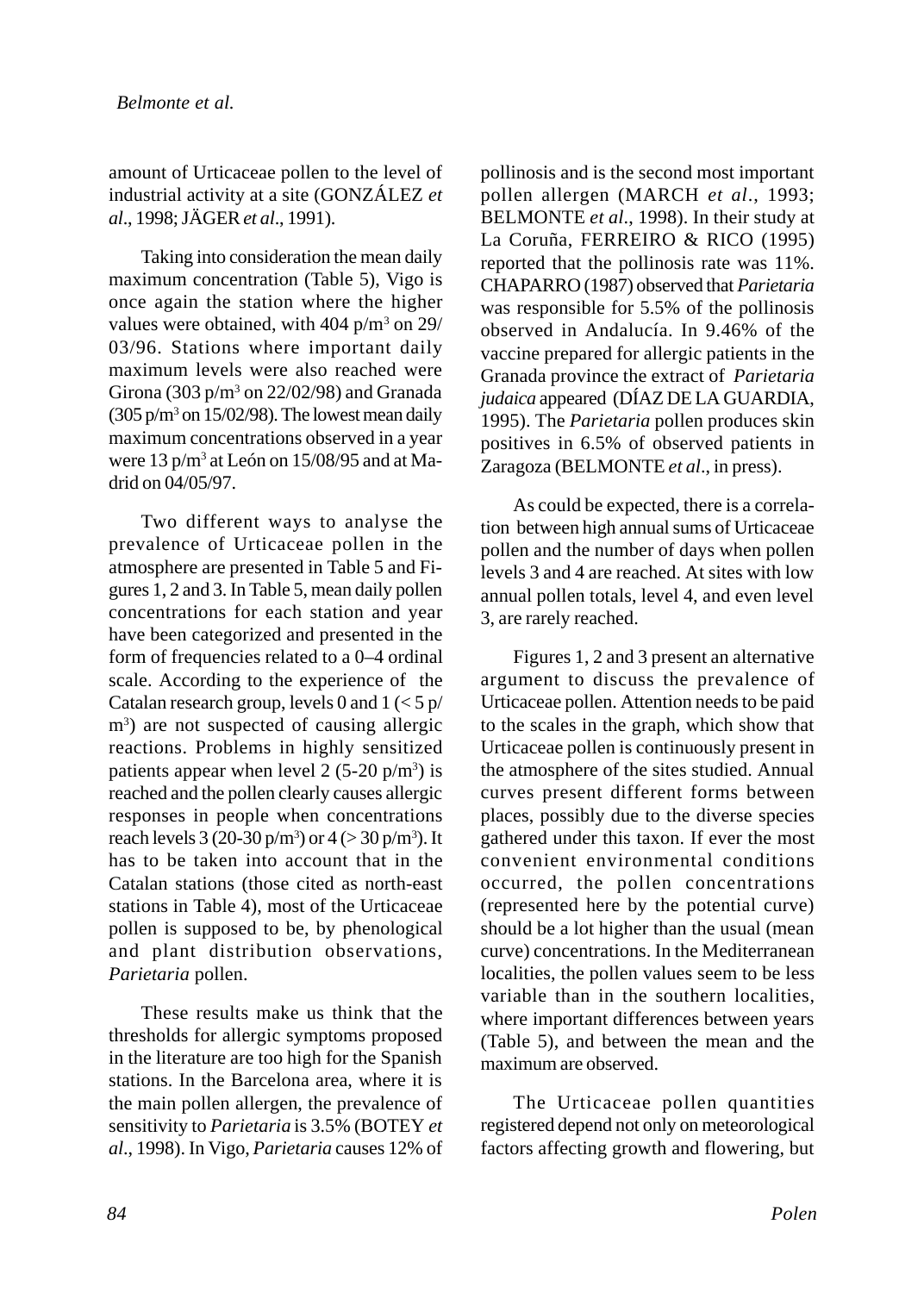|                           |                                                      | <b>Annual summary</b>                                |                                              | <b>Main Pollen Season</b>                                 |                                                      |                                                            | <b>Number of days per Category</b>                         |                                               |                                                 |                                               |                                               |                                                                                 |                                                                                          |
|---------------------------|------------------------------------------------------|------------------------------------------------------|----------------------------------------------|-----------------------------------------------------------|------------------------------------------------------|------------------------------------------------------------|------------------------------------------------------------|-----------------------------------------------|-------------------------------------------------|-----------------------------------------------|-----------------------------------------------|---------------------------------------------------------------------------------|------------------------------------------------------------------------------------------|
| <b>Site</b>               | Years                                                | <b>Annual</b> sum<br>P/m <sup>3</sup>                | Maximum<br>P/m <sup>3</sup>                  | Maximum<br>Date                                           | Pollen sum<br>P/m <sup>3</sup>                       | <b>Beginning</b><br>Date                                   | Ending<br>Date                                             | <b>Duration</b><br>No. days                   | Cat. 0<br>$(n=0)$                               | Cat. 1<br>(0 <sub>cn&lt;5)</sub>              | Cat. 2<br>(5fn<20)                            | Cat. 3<br>(20fn<30)                                                             | Cat. 4<br>$(n^{3}30)$                                                                    |
| Girona                    | 1996<br>1997<br>1998                                 | 7215<br>7853<br>6275                                 | 139<br>134<br>330                            | 14/04<br>16/07<br>22/02                                   | 6515<br>7083<br>5656                                 | 4/04<br>22/03<br>5/02                                      | 15/10<br>22/09<br>12/12                                    | 195<br>185<br>311                             | 54<br>21<br>123                                 | 80<br>117<br>141                              | 114<br>76<br>36                               | $\frac{36}{35}$<br>12                                                           | 82<br>116<br>53                                                                          |
| Manresa                   | 1996<br>1997<br>1998                                 | 6180<br>10710<br>4802                                | 141<br>274<br>150                            | 26/05<br>6/05<br>11/06                                    | 5603<br>9670<br>4327                                 | 13/04<br>21/03<br>17/03                                    | 14/11<br>13/09<br>1/10                                     | 216<br>177<br>199                             | 20<br>26<br>44                                  | 130<br>92<br>129                              | 102<br>97<br>122                              | 47<br>25<br>19                                                                  | 67<br>125<br>51                                                                          |
| Lleida                    | 1996<br>1997<br>1998                                 | 1575<br>1180<br>1490                                 | 36<br>26<br>32                               | 20/04<br>6/04<br>23/05                                    | 1420<br>1062<br>1345                                 | 18/03<br>26/02<br>20/03                                    | 22/10<br>24/09<br>12/09                                    | 219<br>211<br>177                             | 64<br>118<br>119                                | 198<br>163<br>140                             | 97<br>78<br>98                                | 6<br>6<br>7                                                                     | $\,1$<br>$\boldsymbol{0}$<br>1                                                           |
| <b>Bellaterra</b>         | 1994<br>1995<br>1996<br>1997<br>1998                 | 3263<br>2616<br>2916<br>4854<br>2597                 | 56<br>58<br>85<br>84<br>51                   | 29/04<br>24/06<br>15/06<br>15/07<br>12/05                 | 2942<br>2364<br>2627<br>4369<br>2346                 | 7/03<br>12/03<br>26/03<br>7/03<br>5/03                     | 18/10<br>17/09<br>29/10<br>22/08<br>21/09                  | 226<br>190<br>218<br>169<br>201               | 41<br>41<br>41<br>56<br>44                      | 166<br>173<br>172<br>134<br>177               | 102<br>116<br>107<br>76<br>109                | $\frac{26}{27}$<br>24<br>38<br>22                                               | 30<br>8<br>22<br>61<br>13                                                                |
| <b>Barcelona</b>          | 1994<br>1995<br>1996<br>1997<br>1998                 | 4932<br>3612<br>5203<br>6688<br>4008                 | 107<br>99<br>103<br>144<br>106               | 25-26/04<br>8/04<br>12/04<br>7/07<br>3/04                 | 4449<br>3252<br>4683<br>6025<br>3613                 | 2/03<br>20/02<br>25/03<br>5/03<br>4/03                     | 15/11<br>19/10<br>23/10<br>19/08<br>29/10                  | 259<br>242<br>213<br>168<br>240               | 28<br>$\frac{21}{23}$<br>23<br>28               | 125<br>170<br>139<br>144<br>154               | 134<br>120<br>116<br>83<br>124                | 30<br>$\frac{27}{34}$<br>31<br>22                                               | 48<br>$\frac{27}{54}$<br>78<br>37                                                        |
| Tarragona                 | 1996<br>1997<br>1998                                 | 7383<br>6511<br>5459                                 | 153<br>134<br>132                            | 26/05<br>27/04<br>17/05                                   | 6657<br>5901<br>4915                                 | 11/03<br>15/02<br>19/02                                    | 13/11<br>10/10<br>10/10                                    | 248<br>238<br>234                             | 36<br>16<br>17                                  | 74<br>108<br>139                              | 148<br>137<br>124                             | 29<br>37<br>27                                                                  | 79<br>67<br>58                                                                           |
| Santiago de<br>Compostela | 1993<br>1994<br>1995<br>1996<br>1997<br>1998         | 863<br>813<br>813<br>534<br>2180<br>1269             | 33<br>18<br>31<br>16<br>53<br>73             | 28/05<br>27/06<br>19/06<br>25/03<br>27/07<br>10/02        | 779<br>734<br>734<br>482<br>1967<br>1177             | 12/02<br>12/04<br>22/03<br>17/03<br>25/02<br>10/01         | 19/09<br>9/11<br>6/11<br>23/10<br>14/09<br>14/05           | 220<br>212<br>230<br>221<br>202<br>125        | 147<br>119<br>125<br>149<br>78<br>217           | 159<br>183<br>183<br>193<br>149<br>95         | 55<br>63<br>56<br>24<br>112<br>29             | 3<br>$\boldsymbol{0}$<br>$\boldsymbol{0}$<br>0<br>15<br>12                      | $\mathbf{1}$<br>$\boldsymbol{0}$<br>1<br>$\bf{0}$<br>11<br>12                            |
| Vigo                      | 1995<br>1996<br>1997<br>1998                         | 8066<br>10259<br>10067<br>7471                       | 291<br>404<br>262<br>116                     | 22/03<br>29/03<br>5/03<br>18/06                           | 7314<br>9263<br>9019<br>6730                         | 18/02<br>20/02<br>5/02<br>10/02                            | 26/09<br>25/08<br>23/08<br>25/08                           | 221<br>188<br>200<br>197                      | 50<br>53<br>55<br>38                            | 82<br>100<br>90<br>92                         | 118<br>102<br>90<br>102                       | 27<br>26<br>27<br>41                                                            | 88<br>85<br>103<br>92                                                                    |
| León                      | 1994<br>1995<br>1996<br>1997<br>1998                 | 385<br>463<br>547<br>214<br>559                      | 15<br>13<br>20<br>17<br>23                   | 26/06<br>15/08<br>11/06<br>24/06<br>17/06                 | 350<br>420<br>496<br>194<br>507                      | 5/06<br>31/05<br>26/04<br>31/03<br>23/05                   | 28/08<br>30/08<br>7/09<br>28/06<br>20/08                   | 85<br>92<br>135<br>90<br>90                   | 273<br>$\frac{248}{236}$<br>297<br>255          | 65<br>80<br>93<br>56<br>66                    | 27<br>37<br>36<br>12<br>41                    | $\boldsymbol{0}$<br>$\boldsymbol{0}$<br>1<br>$\mathbf{0}$<br>3                  | $\bf{0}$<br>$\bf{0}$<br>$\bf{0}$<br>$\mathbf{0}$<br>$\bf{0}$                             |
| Madrid                    | 1994<br>1995<br>1996<br>1997<br>1998                 | 693<br>452<br>848<br>541<br>677                      | 21<br>16<br>22<br>13<br>18                   | 13/03-1/06<br>7/07<br>23/03<br>4/05<br>2/06               | 628<br>408<br>764<br>492<br>613                      | 5/03<br>5/02<br>11/03<br>21/02<br>14/02                    | 15/10<br>31/08<br>6/08<br>5/08<br>9/07                     | 225<br>208<br>149<br>166<br>146               | 207<br>171<br>148<br>203<br>205                 | 108<br>170<br>152<br>124<br>111               | 48<br>24<br>63<br>38<br>49                    | $\overline{c}$<br>$\boldsymbol{0}$<br>3<br>$\boldsymbol{0}$<br>$\boldsymbol{0}$ | $\boldsymbol{0}$<br>$\bf{0}$<br>$\bf{0}$<br>$\boldsymbol{0}$<br>$\bf{0}$                 |
| Córdoba                   | 1992<br>1993<br>1994<br>1995<br>1996<br>1997<br>1998 | 696<br>2115<br>1582<br>1650<br>7754<br>5649<br>4358  | 22<br>175<br>109<br>127<br>224<br>185<br>235 | 4/12<br>1/12<br>30/04<br>30/12<br>24/03<br>12/03<br>22/04 | 629<br>1913<br>1437<br>1561<br>7080<br>5124<br>3931  | 2/02<br>28/01<br>12/01<br>11/02<br>1/02<br>5/02<br>4/01    | 21/12<br>1/12<br>4/12<br>30/12<br>14/12<br>22/12<br>11/08  | 324<br>308<br>327<br>323<br>318<br>321<br>220 | 132<br>92<br>140<br>190<br>72<br>61<br>66       | 189<br>156<br>147<br>93<br>95<br>127<br>147   | 44<br>95<br>61<br>62<br>90<br>102<br>107      | 1<br>15<br>8<br>14<br>$\frac{32}{21}$<br>13                                     | $\boldsymbol{0}$<br>7<br>9<br>6<br>77<br>54<br>32                                        |
| Jaén                      | 1996<br>1997<br>1998                                 | 1492<br>1621<br>1589                                 | 69<br>36<br>45                               | 24/03<br>19/03<br>15/02                                   | 1348<br>1465<br>1432                                 | 6/02<br>8/02<br>24/01                                      | 19/07<br>28/10<br>17/07                                    | 165<br>263<br>175                             | 119<br>87<br>104                                | 168<br>176<br>160                             | 61<br>79<br>83                                | 9<br>21<br>12                                                                   | 9<br>$\sqrt{2}$<br>6                                                                     |
| Granada                   | 1992<br>1993<br>1994<br>1995<br>1996<br>1997<br>1998 | 3017<br>4411<br>5226<br>2546<br>4624<br>4228<br>5850 | 70<br>73<br>183<br>53<br>161<br>184<br>305   | 17/12<br>8/04<br>3/03<br>16/02<br>8/02<br>30/12<br>15/02  | 2737<br>3986<br>4726<br>2301<br>4184<br>3838<br>5315 | 26/02<br>27/01<br>26/01<br>5/02<br>13/01<br>25/01<br>11/01 | 21/12<br>8/12<br>13/11<br>21/11<br>27/11<br>29/12<br>24/07 | 300<br>316<br>292<br>290<br>320<br>339<br>195 | 45<br>16<br>18<br>59<br>49<br>35<br>56          | 132<br>121<br>148<br>145<br>136<br>115<br>114 | 148<br>153<br>128<br>129<br>102<br>148<br>104 | 25<br>39<br>32<br>14<br>29<br>36<br>31                                          | 16<br>36<br>39<br>18<br>50<br>31<br>60                                                   |
| Málaga                    | 1992<br>1993<br>1994<br>1995<br>1996<br>1997<br>1998 | 912<br>1243<br>1534<br>1078<br>2102<br>1105<br>1151  | 17<br>29<br>47<br>46<br>66<br>26<br>27       | 18/03<br>7/04<br>21/03<br>18/03<br>14/04<br>17/02<br>1/03 | 823<br>1121<br>1385<br>977<br>1893<br>1000<br>1038   | 27/01<br>2/02<br>16/01<br>28/01<br>22/01<br>8/02<br>17/01  | 23/11<br>18/12<br>28/11<br>6/11<br>24/10<br>30/11<br>25/07 | 302<br>320<br>317<br>283<br>277<br>296<br>190 | 93<br>85<br>73<br>107<br>$\frac{55}{77}$<br>102 | 224<br>200<br>194<br>201<br>191<br>216<br>178 | 49<br>73<br>89<br>49<br>104<br>69<br>79       | $\boldsymbol{0}$<br>7<br>5<br>$\overline{\mathbf{5}}$<br>4<br>3<br>6            | $\mathbf{0}$<br>$\bf{0}$<br>$\overline{4}$<br>$\frac{3}{12}$<br>$\mathbf{0}$<br>$\bf{0}$ |
| <b>Estepona</b>           | 1996<br>1997                                         | 4081<br>993                                          | 166<br>31                                    | 27/03<br>22/02                                            | 3702<br>899                                          | 3/02<br>4/02                                               | 6/06<br>7/11                                               | 125<br>277                                    | 107<br>98                                       | 135<br>202                                    | 67<br>62                                      | 16<br>2                                                                         | 41<br>1                                                                                  |

**TABLE 5.** Parameters to evaluate the presence and impact of Urticaceae pollen in several Spanish localities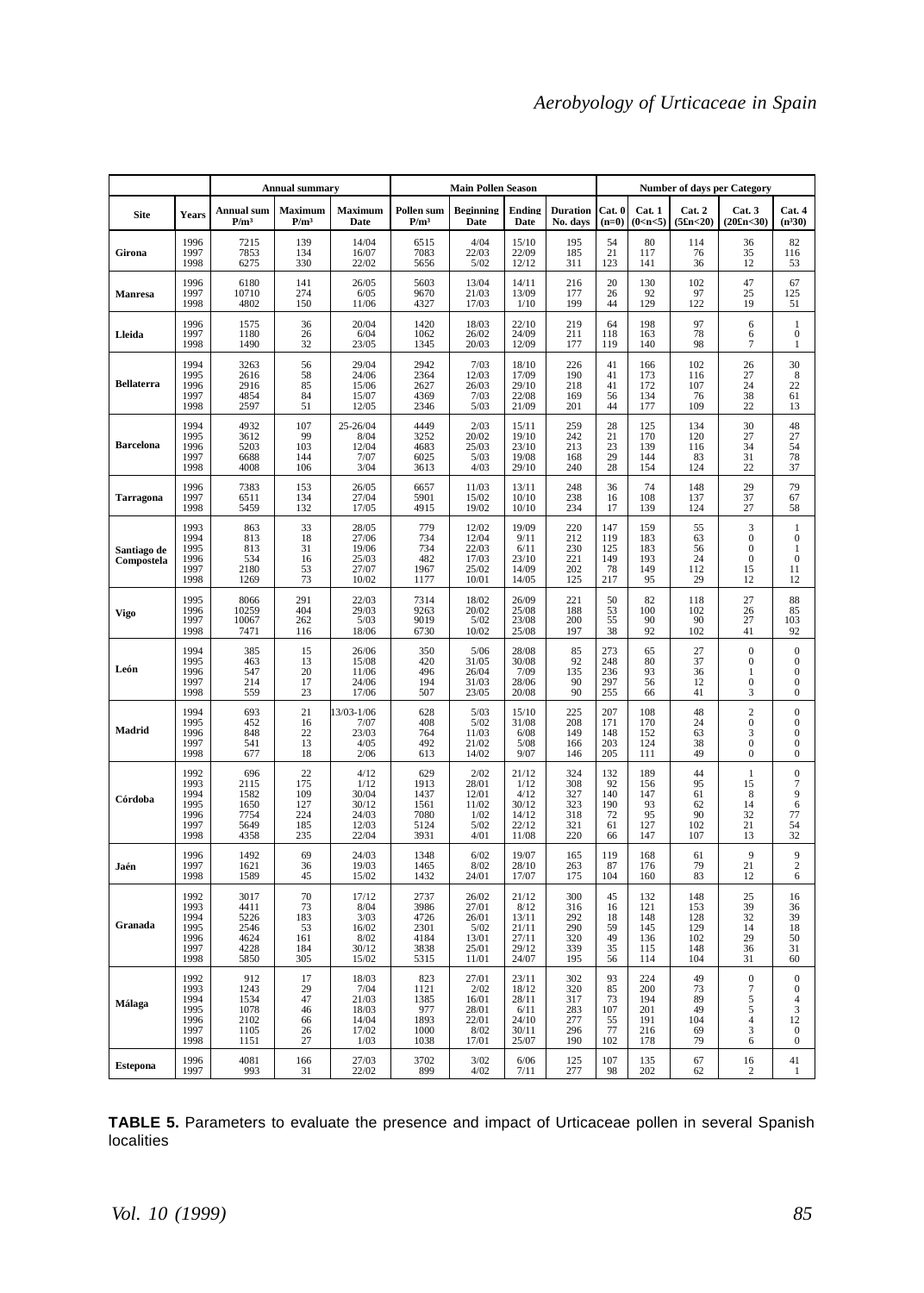

**FIGURE 1.** Graphical synthesis of the annual dynamics of the Urticaceae pollen at 5 of the 15 REA sites. For each station and week of the year, the mean concentration and the highest concentration of the period studied are plotted.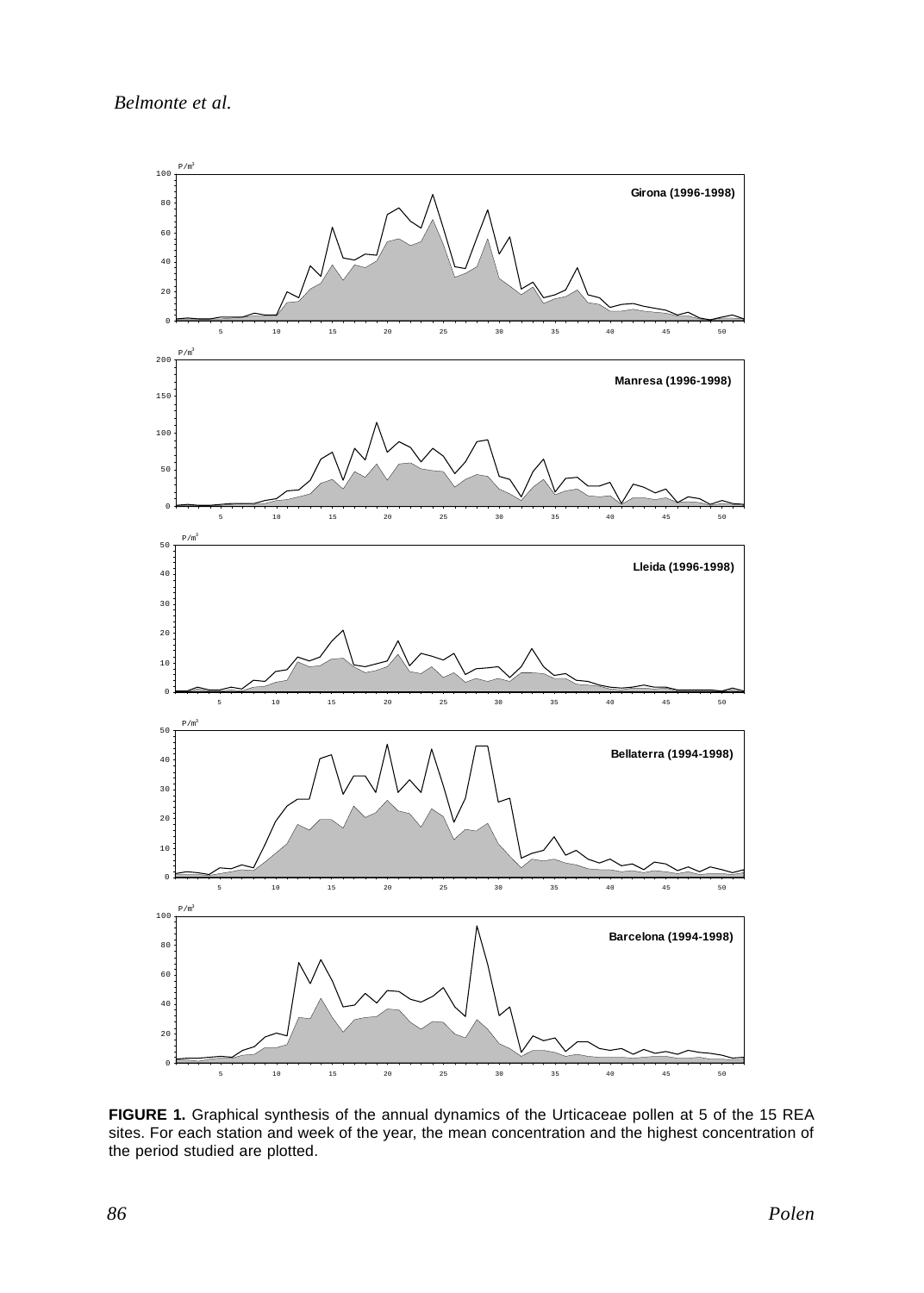

**FIGURE 2.** Graphical synthesis of the annual dynamics of the Urticaceae pollen at 5 of the 15 REA sites. For each station and week of the year, the mean concentration and the highest concentration of the period studied are plotted.

*Vol. 10 (1999)*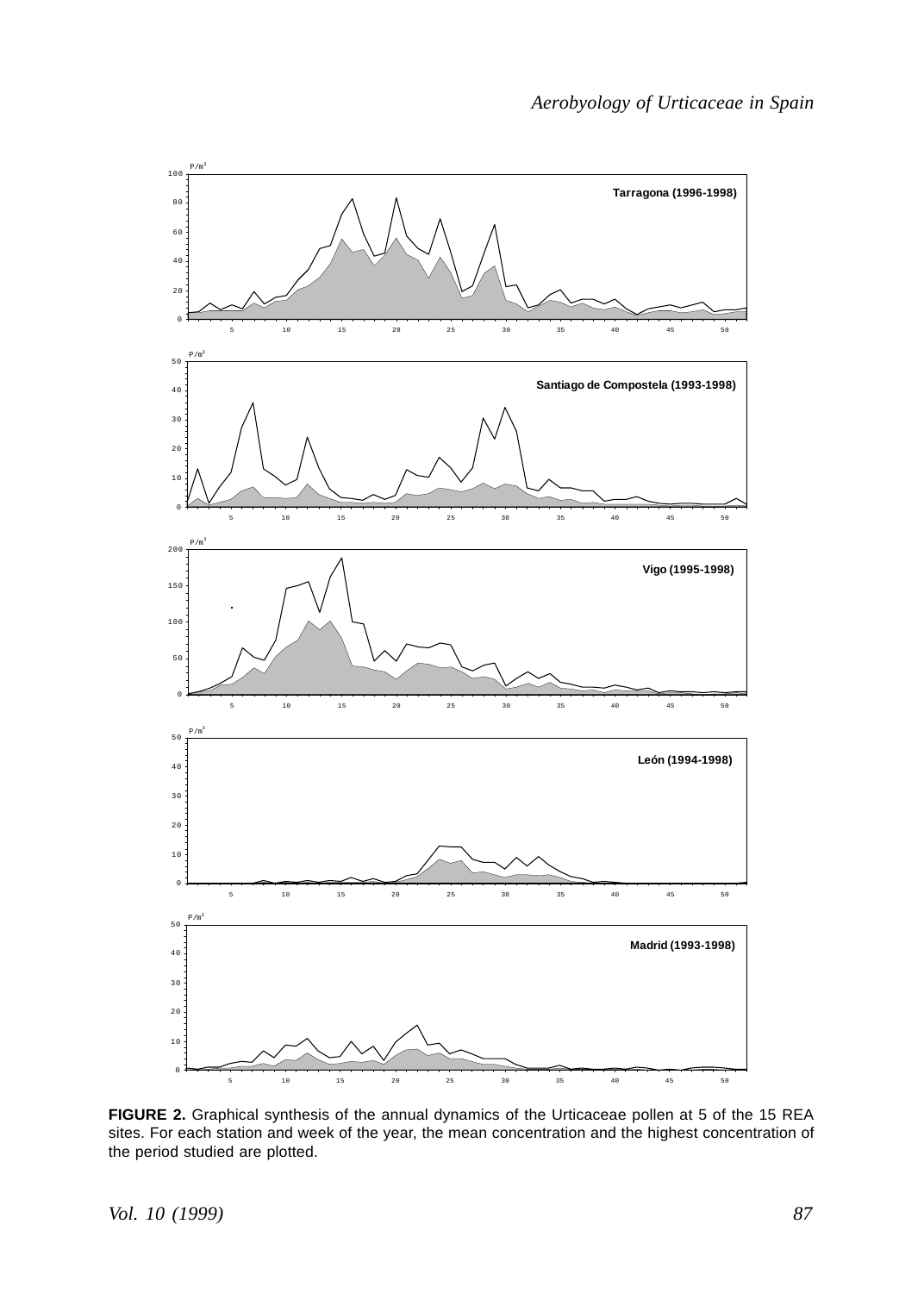

**FIGURE 3.** Graphical synthesis of the annual dynamics of the Urticaceae pollen at 5 of the 15 REA sites. For each station and week of the year, the mean concentration and the highest concentration of the period studied are plotted.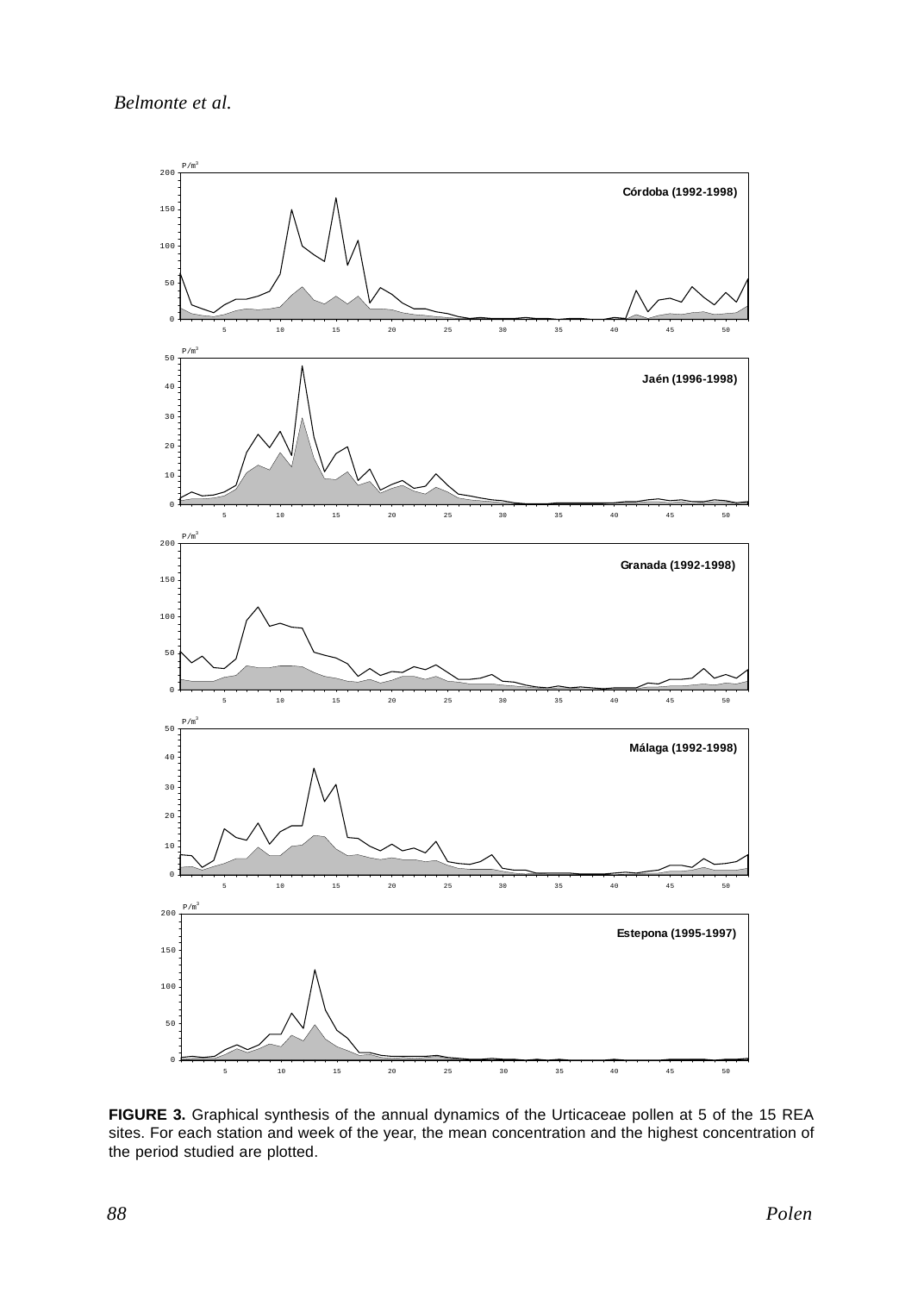also on human activities. This is because the plants of this family are nitrophilous and grow near human sites.

Figures 1, 2 and 3 also provide an argument against the use of MPS-related data as parameters for the characterization of pollen curves. It shows that, while at most sites Urticaceae pollen is released into the atmosphere from the end of autumn to summer, at some other sites the majority of the pollen is released during winter and summer. Therefore, it is not advisable to calculate the MPS in the same way at all of the stations, as we have done in this study. Another argument is derived from Table 5, where it is clearly shown that MPS-related parameters are totally influenced by the amount of pollen in the annual season. They show important oscillations from year to year, but do not contribute any relevant information not already included in the annual summary parameters. The adequacy of this concept for pollen taxa continuously present in the air can also be questioned. It is the author's opinion that a more useful way to describe aerobiological dynamics of allergenic pollen types is by using taxonspecific categories defined according to different sensitization levels.

### **CONCLUSIONS**

Although there is no part of Spain completely free from Urticaceae pollen, there are notable differences in concentrations between regions. Among the sites studied, León and Madrid had the lowest levels. Progressively higher levels of Urticaceae pollen were found in Santiago de Compostela, Málaga, Lleida, Jaén, Estepona, Bellaterra, Córdoba, Granada, Barcelona, Tarragona, Girona, Manresa and Vigo.

Urticaceae pollen was continuously present in the atmosphere of the localities studied and pollination periods differed from place to place due to the different species composing the pollen taxon. The main pollen season does not seem to be useful in characterizing the aerobiological dynamics of pollen types from plants that pollinate all year round. The use of categories instead of pollen concentrations seems advisable in order to simplify the presentation of the information.

The important inter-annual variations of the Urticaceae pollen levels can be explained not only by meteorological parameters but also by human activities. These include periodical elimination or any other actions that can modify the extent of their habitat.

#### **ACKNOWLEDGEMENTS**

The data from Barcelona, Bellaterra, Girona, Lleida, Manresa, and Tarragona are part of the research project "Aerobiologyical network of Catalonia" (Xarxa Aerobiològica de Catalunya, XAC), between the Botanical Unit of the Universidad Autónoma de Barcelona and Laboratorios CBF-LETI, S.A.

The authors are grateful to the CICYT for funding project AMB–0457–CO7.

#### **REFERENCES**

- ALCÁZAR, P.*;* GALÁN, C.*;* CARIÑANOS, P. & DOMÍNGUEZ-VILCHES, E. (1998). Vertical variation in Urticaceae airborne pollen concentration. **Aerobiol.** 14:131–134.
- BELMONTE, J. & ROURE, J.M. (1991). Characteristics of the aeropollen dynamics at several localities in Spain. **Grana** 30:364–372.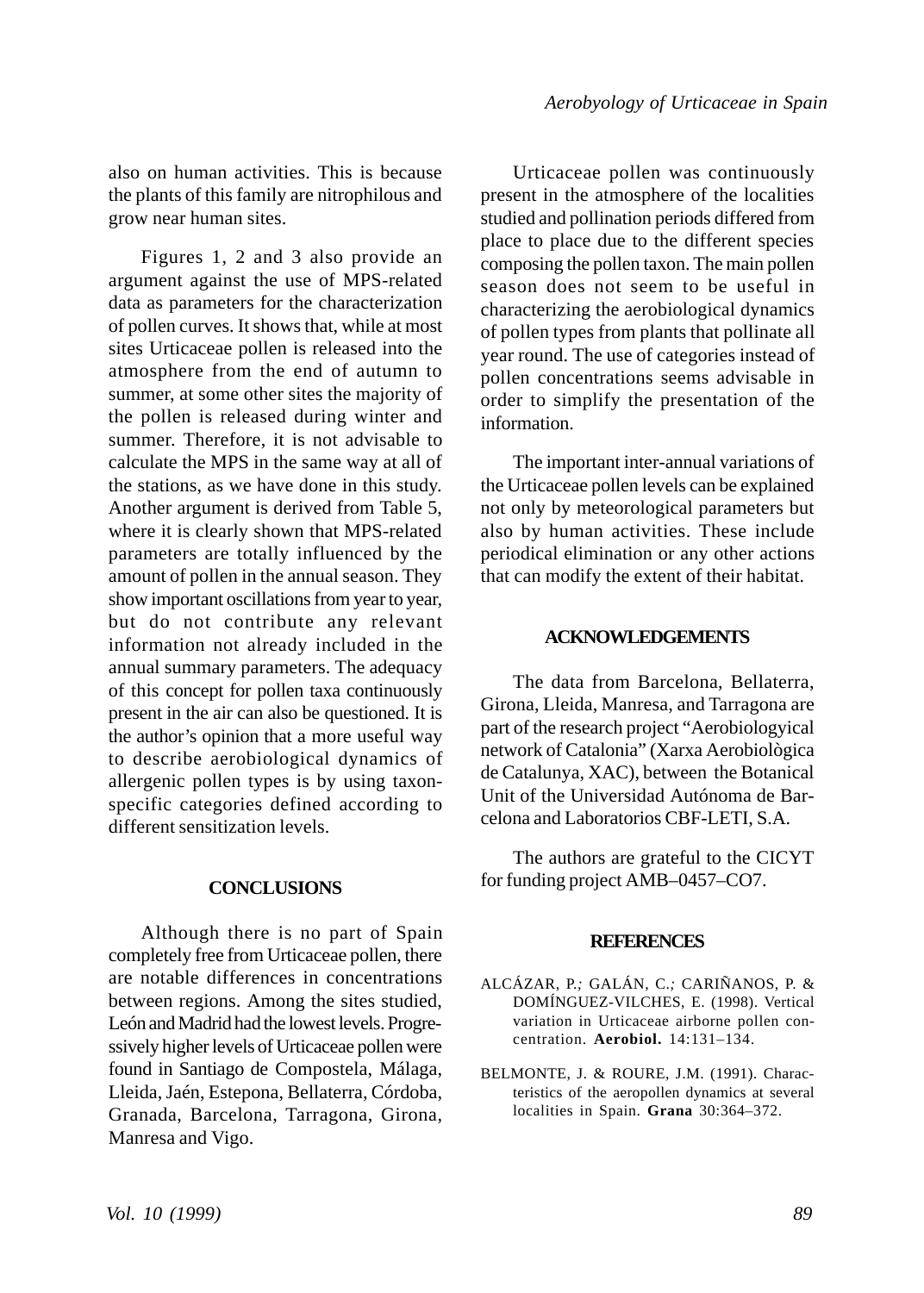- BELMONTE, J.*;* ROURE, J.M. & MARCH, X. (1998). Aerobiology of Vigo, North-western Spain: atmospheric pollen spectrum and annual dynamics of the most important taxa, and their clinical importance for allergy. **Aerobiol.** 14:155–163.
- BELMONTE, J.*;* CANELA, M. & GUÀRDIA, R-A. (2000). Comparison between categorical pollen data obtained by Hirst and Cour sampling methods. **Aerobiol.** (in press).
- BELMONTE, J.*;* ROURE, J.M.*;* COLÁS, C.*;* DUCE, F.*;* GARCÍA RODRÍGUEZ, R.M.*;* LABORDA, M. & PORTILLO, J.R. **Aerobiología de Aragón**. División de Alergia CBF-LETI, S.A., Barcelona. (in press).
- BOLÒS, O. DE & VIGO, J. (1989). **Flora dels Països Catalans**. 2:539–645. Barcino, Barcelona.
- BOTEY, J.*;* TORRES, A.*;* BELMONTE, J.; ESEVE-RRI, J.L. & MARIN, A. (1998). *Parietaria* allergy in children. **Pediatr. Pulmonol. suppl**. 18:157-162.
- CAPEL MOLINA, J.J. (1981). **Los climas de España**. Oikos-Tau, S.A., Barcelona.
- CHAPARRO, A. (1987). Datos sobre la polinosis por *Parietaria* en Andalucía. In: J. BOTEY (ed.). **Monografía de la Societat Catalana d'Al.lèrgia i Immunologia Clínica sobre "Jornada Internacional de Alergia Alimentaria y III Reunión Conjunta de la Societat Catalana d'Al.lèrgia i Immunologia Clínica con Alergólogos e Inmunólogos del Sur",** pp. 111– 128. Barcelona.
- DÍAZ DE LA GUARDIA, C. (1995). Aerobiología en Andalucía. Urticáceas**. REA** 1:27–28.
- D'AMATO, G.*;* RUFFILLI, A. & ORTALINI, C. (1991). Allergenic significance of *Parietaria* (pellitory on the wall) pollen. In: G. D'AMATO*;* F.Th.M. SPIEKSMA & S. BONINI (eds). **Allergenic pollen and pollinosis in Europe,** pp. 113–118. Blackwell Sci. Pub., Oxford.
- DOMÍNGUEZ, E.*;* GALÁN, C.*;* VILLAMANDOS, F. & INFANTE, F. (1991). Manejo y evaluación de los datos obtenidos en los muestreos aerobiológicos. **Monograf. REA/EAN** 1:11–18.
- FERREIRO, M. & RICO, M.A. (1995). Aeropalinología en Galicia II. Estación de La Coruña. **REA** 1:117–118.
- GONZÁLEZ MINERO, F.J.*;* IGLESIAS, I.*;* JATO, V.*;* AIRA, M.J.*;* CANDAU, P.*;* MORALES, J. & TOMÁS, C. (1998). Study of the pollen emissions of Urticaceae, Plantaginaceae and Poaceae at five sites in western Spain. **Aerobiol.** 14:117–129.
- HEYWOOD, V.H. (1964). Urticaceae. In: T.G. TU-TIN *et al*. (eds). **Flora Europaea**. 1:67–69. Cambridge University Press, Cambridge.
- HIRST, J.M. (1952). An automatic volumetric sporetrap. **Ann. Appl. Biol..** 36:257–265.
- JÄGER, S.*;* SPIEKSMA, F.Th.M. & NOLARD, N. (1991). Fluctuations and trend in airborne concentrations of some abundant pollen types, monitored at Vienna, Leiden and Brussels. **Grana** 30:103–112.
- LEWIS, W.H.*;* VINAY, P. & ZENGER, V.E. (1983). **Airborne and allergenic pollen of North America**. Johns Hopkins Press, Baltimore.
- MABBERLEY, D.J. (1987). **The plant-book**. Cambridge University Press, Cambridge.
- MAÑAS, A.*;* BELMONTE, J. & ROURE, J.M. (1990). Estudio aeropolínico de Urticáceas en algunas localidades de la Península Ibérica y Baleares. In: G. BLANCA*;* C. DÍAZ DE LA GUARDIA*;* M.C. FERNÁNDEZ*;* M. GARRI-DO*;* M.I. RODRÍGUEZ-GARCÍA & A.T. ROMERO (eds). **Polen, esporas y sus aplicaciones,** pp. 323–328. APLE, Granada.
- MARCH, X.; BELMONTE, J. & ROURE, J.M. (1993). *Parietaria judaica*: cause of respiratory allergy in Vigo -Spain atlantic-. (Abstract). **Allergy Supplement** nº 16, vol. 48. Copenhagen.
- NEGRINI, A.C.*;* VOLTOLINI, S. & TROISE, C. (1992). Comparison between Urticaceae (*Parietaria*) pollen count and hay fever symptoms: assessment of a threshold-value. **Aerobiol.** 8:325–329.
- NILSSON, S. & PERSSON, S. (1981). The pollen spectra in the Stockholm region (Sweden), 1973–1980. **Grana** 20:179–182.